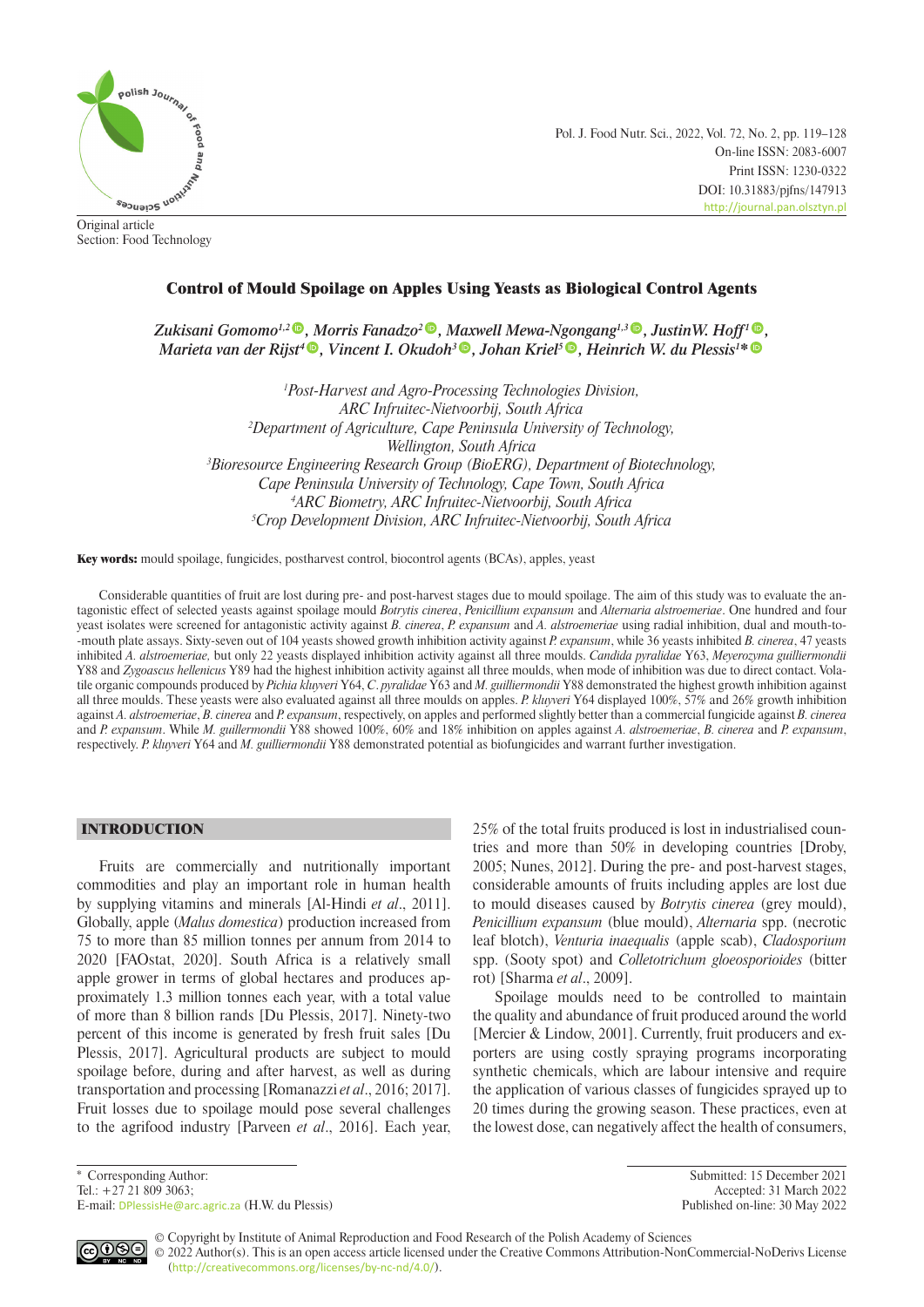the environment, and the taste and aroma of the food being preserved [Benito *et al*., 2009; Contarino *et al*., 2019; Oliveira *et al*., 2014]. Some mould can become resistant to fungicides as farmers use the chemicals regularly [Fernández-Ortuño *et al*., 2008].

The desire to minimise chemical residues and to offset rising prices of new synthetic chemicals is fostering the search for alternatives to synthetic chemical fungicides [Quaglia *et al*., 2011; Robiglio *et al*., 2011]. The recent trend is shifting towards safer and environmentally friendly alternatives for the control of post-harvest decay [Sharma *et al*., 2009]. Biological control using yeasts demonstrated great potential as an alternative to chemical fungicides [Liu *et al*., 2013; Mewa-Ngongang *et al*., 2019a] and is more environmentally friendly and cost effective [Bonaterra et al., 2012]. In the last years, a considerable amount of microbial-based commercial products and patents have been developed worldwide in order to exploit the microbial strategies to counteract the growth of spoilage and/or pathogenic microorganisms in pre and post-harvest [De Simone *et al*., 2021].

Yeasts can be used as an alternative to synthetic chemicals because of their ability to compete for nutrients and space, their ability to grow faster than most fungal pathogens and the production of inhibitory growth compounds [Liu *et al*., 2013]. Yeasts, such as *Meyerozyma guilliermondii*, *Candida pyralidae* and *Hanseniaspora* species, have the ability to secrete extracellular metabolites, such as volatile organic compounds (VOCs), acetic acid, hydrogen sulphide and cell wall-degrading enzymes, which have antimicrobial properties against many fruit spoilage moulds [Al-Maawali *et al*., 2021; Cordero-Bueso *et al*., 2017; Grevesse *et al*., 2003; Han *et al*., 2021; Hua *et al*., 2014; Mewa-Ngongang *et al*., 2019b; Ruiz- -Moyano *et al*., 2020; Zhou *et al*., 2018]. The aim of this study was to screen yeasts for growth inhibition activity against *Botrytis cinerea*, *Penicillium expansum* and *Alternaria alstroemeriae* under *in vitro* and *in vivo* conditions.

## MATERIALS AND METHODS

#### Culturing conditions and inoculum preparation

One hundred and four yeast isolates were obtained for evaluation from the ARC Infruitec-Nietvoorbij (the Fruit, Vine and Wine Institute of the Agricultural Research Council, Stellenbosch, South Africa), the Instituto Superior de Agronomia (Lisbon, Portugal), the Centraal Bureau voor Schimmelcultures (Utrecht, Netherlands), the Gulbenkian Institute of Science (Oeiras, Portugal) and the Council for Scientific and Industrial Research (Pretoria, South Africa) (Table S1 in the Supplementary Materials). Yeast selection was based on previous research and the fact that the yeasts were isolated from different fruits and environments. The yeasts were cultured on yeast malt agar (YMA) (1% glucose, 0.3% malt extract, 0.5% peptone, 2% bacteriological agar) for 2 days at 28°C. A wire loopful of each pure yeast colony on the plates was transferred into test tubes containing 5 mL of sterilised yeast malt broth (YMB) (Sigma-Aldrich, Saint Louis, USA) and incubated at 28°C for 2 days. Thereafter 1 mL of the culture was transferred to a sterile 2 mL microtube and centrifuged at 20,400×*g* for 5 min. The supernatant was discarded, and the pellet resuspended in 100  $\mu$ L of sterile distilled water. Yeast cells were counted using a Neubauer haemocytometer (Sigma-Aldrich, Darmstadt, Germany) and a microscope (Euromex, Arnhem, Netherlands), at  $400 \times$  magnification, in order to prepare the yeast inoculum  $(1 \times 10^8 \text{ cells/mL})$ .

For the apple bioassay, grape pomace extract was obtained by pressing "Chenin Blanc" grape pomace from the ARC Infruitec-Nietvoorbij research farm (Stellenbosch) at 200 kPa. The resultant grape pomace extract was frozen in a 25 L polypropylene bucket at −20°C. Prior to use, the grape pomace extract was thawed and diluted with sterile distilled water to a sugar concentration of 100 g/L. Yeast strains Y63 (*C. pyralidae*), Y88 (*M. guilliermondii*) and Y64 (*P. kluyveri*) from the ARC Infruitec-Nietvoorbij culture collection, were grown in 5 mL of YMB for 2 days at 28°C and then transferred to Erlenmeyer flasks containing 50 mL of sterile grape pomace extract broth (GPB), incubated at 28°C and agitated at 150 rpm, using a rotary shaker (LM-53OR, RKC Instrument Inc., Ohta-ku Tokyo, Japan) for 2 days. The yeast cultures were then transferred to 500 mL of GPB and grown at 28°C for 24 h under agitation. The yeast inoculum of  $1 \times 10^8$  cells/mL was used, as mentioned previously.

The fruit spoilage moulds, *B*. *cinerea* FFD 003–15, *P. expansum* C370V59 and *A. alstroemeriae* C370V51, were obtained from the fungal genebank and Post-harvest Pathology laboratory at ARC Infruitec-Nietvoorbij and cultured for 7 to 14 days at 25°C on potato dextrose agar (PDA, Merck, Johannesburg, South Africa). Spores were harvested by gently scraping them from the surface of the agar and rinsing with sterile distilled water to attain a volume of 50 mL of the spore suspension in a sterile 250 mL Schott bottle*.* Prior to the dilution with sterile distilled water, a haemocytometer and a microscope ( $400 \times$  magnification) were used to count the spores in the initial spore solution, as previously described. The inoculum was prepared by diluting the spore suspension to  $1 \times 10^5$  spores/mL.

### Radial growth inhibition assay

The radial growth inhibition assay was applied as described by Núñez *et al*. [2015], with some modifications. In brief, a 5 mm mycelial disk, obtained from a 7-day old mould culture, was placed at the centre of a fresh YMA plate using a sterile cork borer. Subsequently,  $15 \mu L$  of the yeast cells suspension  $(1 \times 10^8 \text{ cells/mL})$  was spotted 25 mm away from the mycelial disk. Four different yeast isolates were spotted per plate and incubated at 25°C for 7 days. All yeast treatments had three replicates. The control plates only contained the 5 mm diameter mycelial disk of the respective mould. Results were recorded as  $(-)$  no activity,  $(+)$  mild activity,  $(++)$ medium activity,  $(+++)$  strong activity. Positive  $(+)$  growth inhibition results were observed by the presence of C-shaped growth around the yeast colonies, as shown in [Figure 1](#page-2-0). Yeasts with strong inhibition activity  $(+++)$  had the biggest C-shaped inhibtion zone and the distance between the yeast colony and the mould growth exceeded 10 mm. Yeasts with medium inhibtion activity  $(++)$  had a smaller C-shaped zone and the distance between the yeast colony and the mould growth was between 6 and 9 mm. For yeasts with mild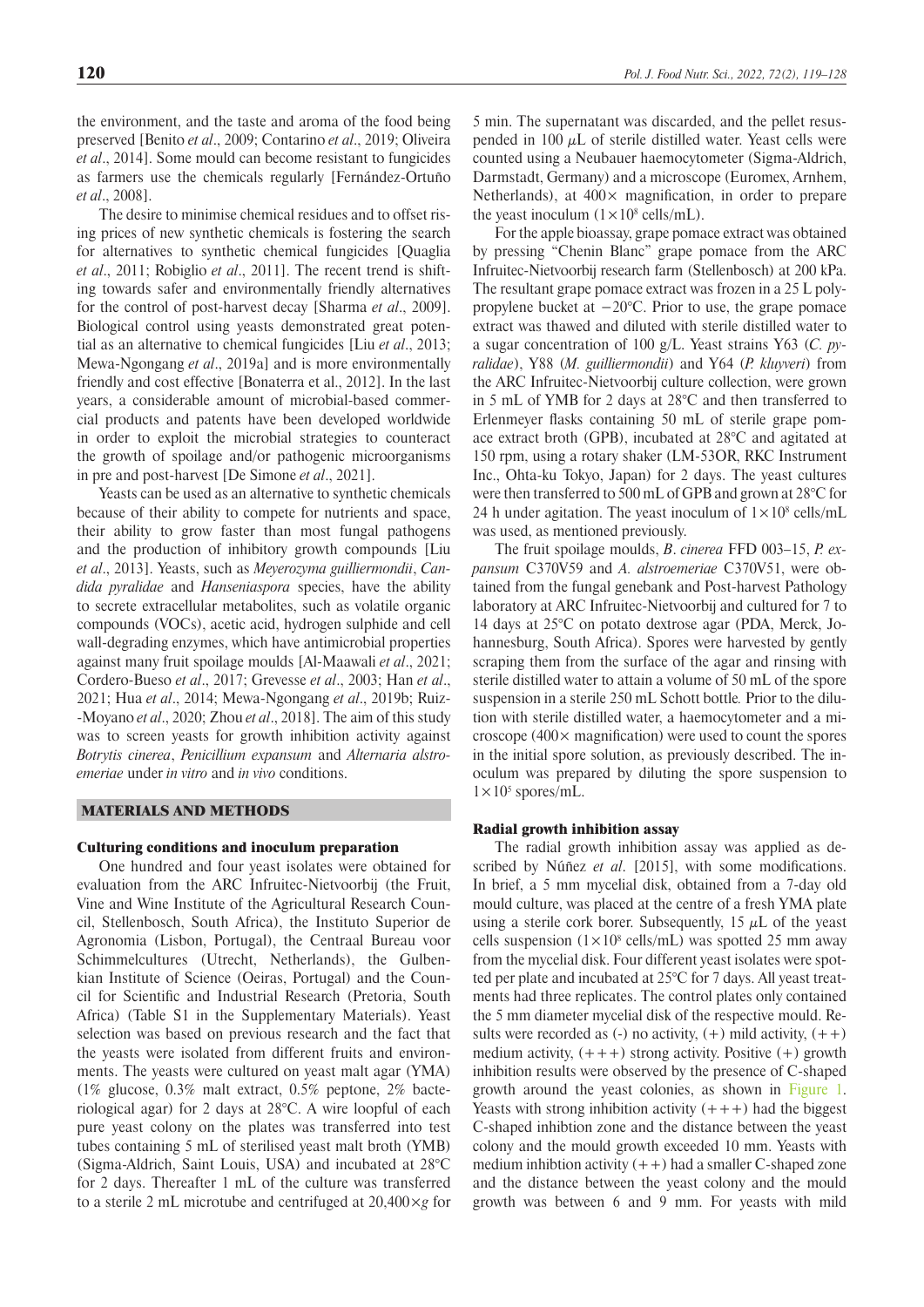

FIGURE 1. An example of the radial growth inhibition assay results. *Botrytis cinerea* growth (A) and antagonistic effect of selected yeast isolates *Candida pyralidae* Y63 (1), *Pichia kluyveri* Y64 (2), *Meyerozyma guilliermondii* Y88 (3) and *Debaryomyces hansenii* Y8 (4) against *B. cinerea*  (B) on yeast malt agar. The positive sign (+) represents growth inhibition activity and the negative sign (-) represents no inhibition*.* This is a representative example of three replicates.

activity  $(+)$ , the distance between the yeast and mould colony was less than 6 mm and no activity (-) meant that no mould growth inhibition was observed.

#### Diffusible metabolites assay

The dual assay described by Chen *et al*. [2018] was used to evaluate 23 yeasts [\(Table 1](#page-2-0)). Only those yeasts that showed growth inhibition activity against all three mould species during the radial growth inhibition assay were evaluated further. The yeast Y64 (*Pichia kluyveri*) was used in a previous study by Mewa-Ngongang *et al.* [2019a,b] and was included as the reference strain. Similar to the radial growth inhibition assay, a 5 mm mycelial disk was placed at the edge of the YMA plate. Subsequently, 20  $\mu$ L of the yeast suspension  $(1 \times 10^8 \text{ cells/mL})$  was spotted 40 mm away from the mycelial disk (Figure S1 in the Supplementary Materials) and incubated at 25°C for 9 days. The negative control (C) plates contained only the 5 mm diameter mycelial disk of the respective mould. All treatments had three replicates. The percentage inhibition was calculated as fungal radial growth inhibition (FRGI) using the following mathematical expression:

$$
FRGI = (D_0 - \frac{D_t}{D_0}) \times 100\tag{1}
$$

with  $\mathrm{D}_\mathrm{0}$  representing the horizontal growth average of the fungal colony on the negative control plates and  $D_t$  representing the horizontal growth average of the fungal colony on the yeast treated plates (Figure S1 in the Supplementary Materials), as described by Núñez *et al.* [2015].

# Volatile organic compound (VOCs) assay

To assess the effect of VOCs produced by the 23 yeasts used in relation to their growth inhibition potential against fruit spoilage organisms, the mouth-to-mouth assay described by Medina-Córdova *et al*. [2016] was used. Two YMA plates facing each other were sealed with laboratory film, per experimental repeat. The bottom plate was spread with  $100 \mu L$ of the yeast suspension  $(1 \times 10^8 \text{ cell/mL})$ , while the top plate contained a 5 mm mould mycelial disk placed at the centre. The negative control treatment (C) only contained the 5 mm diameter mycelial disk in the centre of the plate, while no yeast

<span id="page-2-0"></span>TABLE 1. Yeasts selected for the dual and mouth-to-mouth assays on yeast malt agar.

| Yeast code | Species                            |
|------------|------------------------------------|
| Y6         | Aureobasidium melanogenum          |
| Y11        | Debaryomyces hansenii              |
| Y17        | Hanseniaspora occidentalis         |
| Y24        | Meyerozyma guilliermondii          |
| Y35        | Rhodotorula dairenensis            |
| Y39        | Meyerozyma guilliermondii          |
| Y63        | Candida pyralidae                  |
| Y64        | Pichia kluyveri*                   |
| Y65        | Meyerozyma guilliermondii          |
| Y74        | Torulaspora delbrueckii            |
| Y75        | Saccharomyces cerevisiae           |
| Y83        | Brettanomyces lambicus             |
| Y84        | Debaryomyces hansenii              |
| Y88        | Meyerozyma guilliermondii          |
| Y89        | Zygoascus hellenicus               |
| Y91        | Zygosaccharomyces rouxii           |
| Y92        | Zygosaccharomyces rouxii           |
| Y93        | Zygosaccharomyces microellipsoides |
| Y95        | Zygosaccharomyces florentinus      |
| Y96        | Zygosaccharomyces fermentati       |
| Y97        | Zygosaccharomyces bisporus         |
| Y102       | Candida magnolia                   |
| Y103       | Saccharomyces cerevisiae           |

\*Used as reference yeast.

was spread on the second plate. The plates were incubated at 25°C for 7 days. All treatments had three replicates. The VOC inhibition activity (VOCIA) was calculated using the following mathematical expression [Núñez *et al*., 2015]:

$$
VOCIA = (D_0 - \frac{D_t}{D_0}) \times 100
$$
 (2)

with  $D_0$  representing the average diameter of the fungal colony on the negative control plates and  $D_t$  representing the diameter of the fungal colony on the yeast treated plates, as shown in Figure S2 in the Supplementary Materials.

#### Post-harvest application using apple bioassay

The post-harvest biocontrol efficacy assay was performed on the apple cultivar "Panorama Goldens" and sixteen treat-ments were applied [\(Table 2](#page-3-0)). Each treatment had five replicates. Each replicate consisted of a rectangular fruit-packaging box containing five apples. Ethanol (70%, *v/v*) was sprayed on the apples to eradicate any microorganisms on the surface and allowed to dry completely before wound infliction.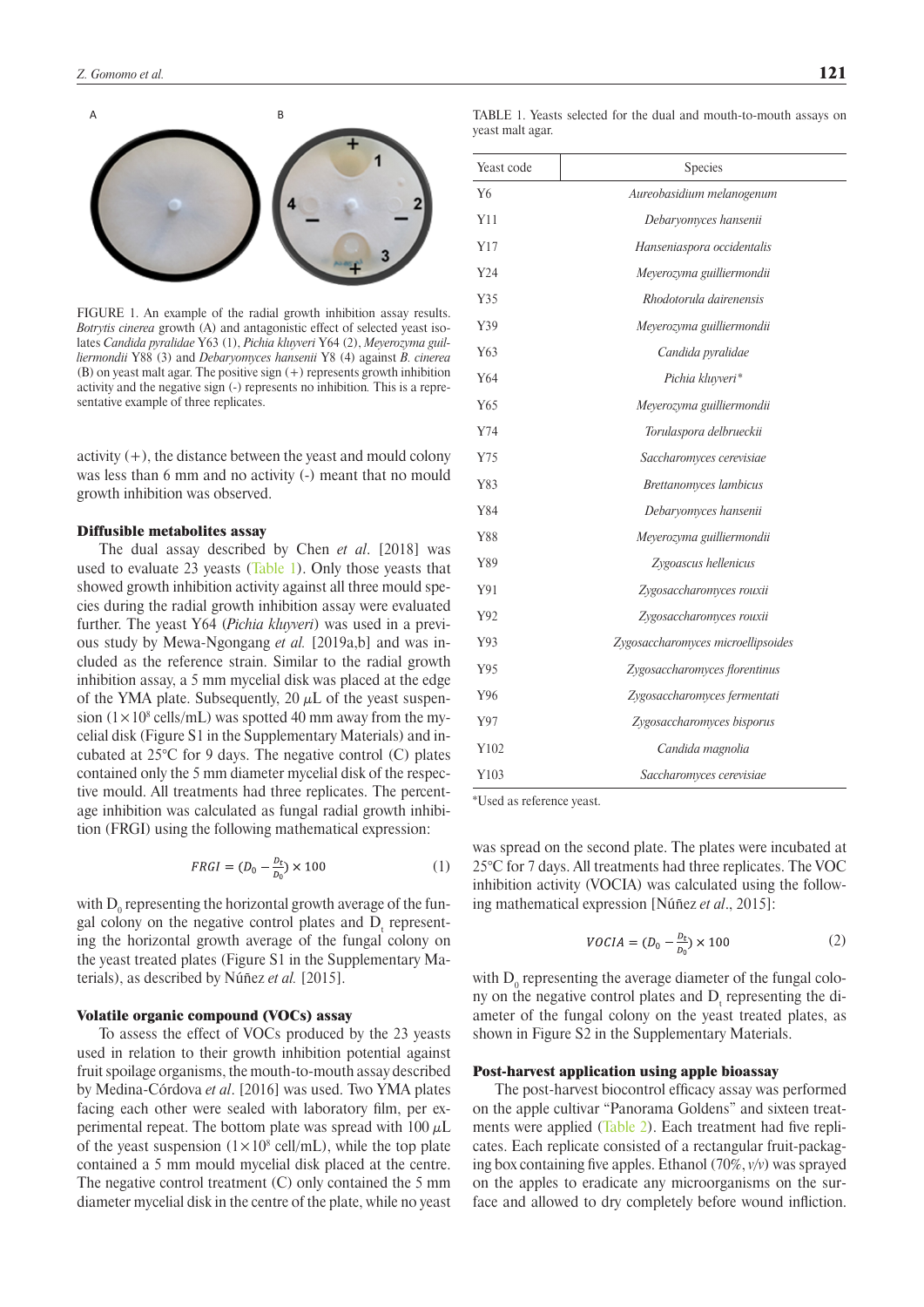| trials*.     |                                              |
|--------------|----------------------------------------------|
| Treatment    | Treatment description                        |
| Treatment 1  | Sterile distilled water (Control)            |
| Treatment 2  | Botrytis cinerea                             |
| Treatment 3  | Penicillium expansum                         |
| Treatment 4  | Alternaria alstroemeriae                     |
| Treatment 5  | B. cinerea and Candida pyralidae Y63         |
| Treatment 6  | P. expansum and C. pyralidae Y63             |
| Treatment 7  | A. alstroemeriae and C. pyralidae Y63        |
| Treatment 8  | B. cinerea and Meyerozyma guilliermondii Y88 |
| Treatment 9  | P. expansum and M. guilliermondii Y88        |
| Treatment 10 | A. alstroemeriae and M. guilliermondii Y88   |
| Treatment 11 | B. cinerea and Pichia kluyveri Y64           |
| Treatment 12 | P. expansum and P. kluyveri Y64              |
| Treatment 13 | A. alstroemeriae and P. kluyveri Y64         |
| Treatment 14 | <i>B. cinerea</i> and Captan                 |
| Treatment 15 | P. expansum and Captan                       |
| Treatment 16 | A. alstroemeriae and Captan                  |

<span id="page-3-0"></span>TABLE 2. Treatments applied on apples during postharvest biocontrol

\*Apples were incubated in rectangular fruit packaging boxes and five boxes (replicates) were used per treatment, with each box containing five apples.

Apples were uniformly wounded (approximately 5 mm diameter and 3 mm deep), with a sterile cork borer. After 15 min,  $15 \mu L$  of sterile purified water was inoculated into the wound of the blank treatment, while the other treatments received  $15 \mu L$ of the respective mould spore suspension  $(1 \times 10^5 \text{ cells/mL})$ and then allowed to dry for 30 min. Subsequently, 15  $\mu$ L of a yeast inoculum  $(1 \times 10^8 \text{ cells/mL})$  or 15  $\mu$ L of the commercial fungicide, *N*-trichloromethylthio-4-cyclohexene-1,2- -dicarboximide, common name Captan (800 g/kg; Universal Crop Protection (Pty) Ltd, Kempton Park, South Africa) at a concentration of 0.5 g/L, was introduced into the wound. The negative control treatments were only infected with *B. cinerea*, *P. expansum* or *A. alstroemeriae* and not treated with yeast or the commercial fungicide. Treated apples were incubated at  $\pm 20^{\circ}$ C for 7–20 days at a relative humidity of 80%. Growth inhibition results were characterised by the absence of mould development. Lesion diameters were measured, and percentage growth inhibition was calculated and analysed statistically to determine the effectiveness of the treatments.

# Yeast identification

Twenty-four isolates that showed growth inhibition activity were identified during this study [\(Table 3](#page-3-1)). Yeast DNA was extracted using the method described by [Lõoke](https://www.future-science.com/doi/full/10.2144/000113672) *et al*. [2011]. Yeast identification to species level was performed by amplification of the 5.8S-internal transcriber spacer (ITS) ribosomal region, using primers ITS1 (TCCGTAGGT-GAACCTGCGG) and ITS4 (TCCTCCGCTTATTGATAT-GC) [Mitchell *et al.*, 1994]. PCR reaction mixture  $(50 \mu L)$ 

<span id="page-3-1"></span>

| TABLE 3. Species identity and growth inhibition activity* of the yeasts |  |  |  |  |
|-------------------------------------------------------------------------|--|--|--|--|
| screened against selected mould on yeast malt agar.                     |  |  |  |  |

| Yeast codes |                               | $%$ identity $^{**}$ | expansum | Botrytis<br>cinerea             | alstroemeria<br>Alternaria |
|-------------|-------------------------------|----------------------|----------|---------------------------------|----------------------------|
| Y1          | Rhodotorula<br>dairenensis    | ***                  | $^{+}$   |                                 | $+ +$                      |
| Y2          | Hanseniaspora<br>uvarum       | ***                  | $^{+}$   |                                 |                            |
| Y3          | Hanseniaspora<br>uvarum       | 91                   |          | $+++$                           |                            |
| Y5          | Saccharomyces<br>uvarum       | ***                  | $^{+}$   |                                 | $^{+}$                     |
| Y6          | Aureobasidium<br>melanogenum  | 99                   | $+ +$    | $+++$                           | $+ +$                      |
| Y7          | Aureobasidium<br>melanogenum  | ***                  |          | $^{\mathrm{+}}$ $^{\mathrm{+}}$ | $++++$                     |
| Y8          | Debaryomyces<br>hansenii      | ***                  | $^{+}$   |                                 |                            |
| Y10         | Saccharomyces<br>uvarum       | ***                  | $^{+}$   |                                 | $^{+}$                     |
| Y11         | Debaryomyces<br>hansenii      | ***                  | $^{+}$   | $+ +$                           | $+ +$                      |
| Y12         | Rhodotorula<br>dairenensis    | ***                  | $++$     |                                 | $^+$                       |
| Y13         | Hanseniaspora<br>opuntiae     | 99                   |          | $+ +$                           |                            |
| Y14         | Saccharomyces<br>uvarum       | 97                   | $^{+}$   |                                 | $++++$                     |
| Y15         | Hanseniaspora<br>uvarum       | ***                  |          |                                 | $^{+}$                     |
| Y16         | Hanseniaspora<br>uvarum       | ***                  | $^{+}$   |                                 |                            |
| Y17         | Hanseniaspora<br>occidentalis | 89                   | $++$     | $+++$                           | $++++$                     |
| Y18         | Debaryomyces<br>hansenii      | 98                   |          | $^{+}$                          | $^{+}$                     |
| Y19         | Hanseniaspora<br>uvarum       | 98                   | $^{+}$   |                                 | $^{+}$                     |
| Y20         | Hanseniaspora<br>uvarum       | 99                   | $++++$   |                                 |                            |
| Y21         | Debaryomyces<br>hansenii      |                      | $++++$   |                                 |                            |
| Y24         | Meyerozyma<br>guilliermondii  | ***                  | $++$     | $+ +$                           | $++++$                     |
| Y25         | Hanseniaspora<br>uvarum       | 93                   | $++++$   | $+ +$                           |                            |
| Y26         | Hanseniaspora<br>uvarum       | ***                  | $^{+}$   |                                 |                            |
| Y27         | Hanseniaspora<br>uvarum       | ***                  |          |                                 | $^{+}$                     |
| Y30         | Candida oleophila             | ***                  | $^{+}$   |                                 | $^{+}$                     |
| Y31         | Candida oleophila             | 92                   | $\,+\,$  | $^{+}$                          |                            |
| Y32         | Candida oleophila             | $***$                | $^{+}$   |                                 |                            |
| Y34         | Candida oleophila             | 99                   | $^{+}$   |                                 |                            |
| Y35         | Rhodotorula<br>dairenensis    | 99                   | $++$     | $+++$                           | $+ +$                      |
| Y36         | Candida oleophila             | ***                  | $+ +$    |                                 |                            |
| Y37         | Candida oleophila             | 99                   | $+ +$    |                                 |                            |
| Y38         | Hanseniaspora<br>uvarum       | 99                   | $^+$     |                                 | $^+$                       |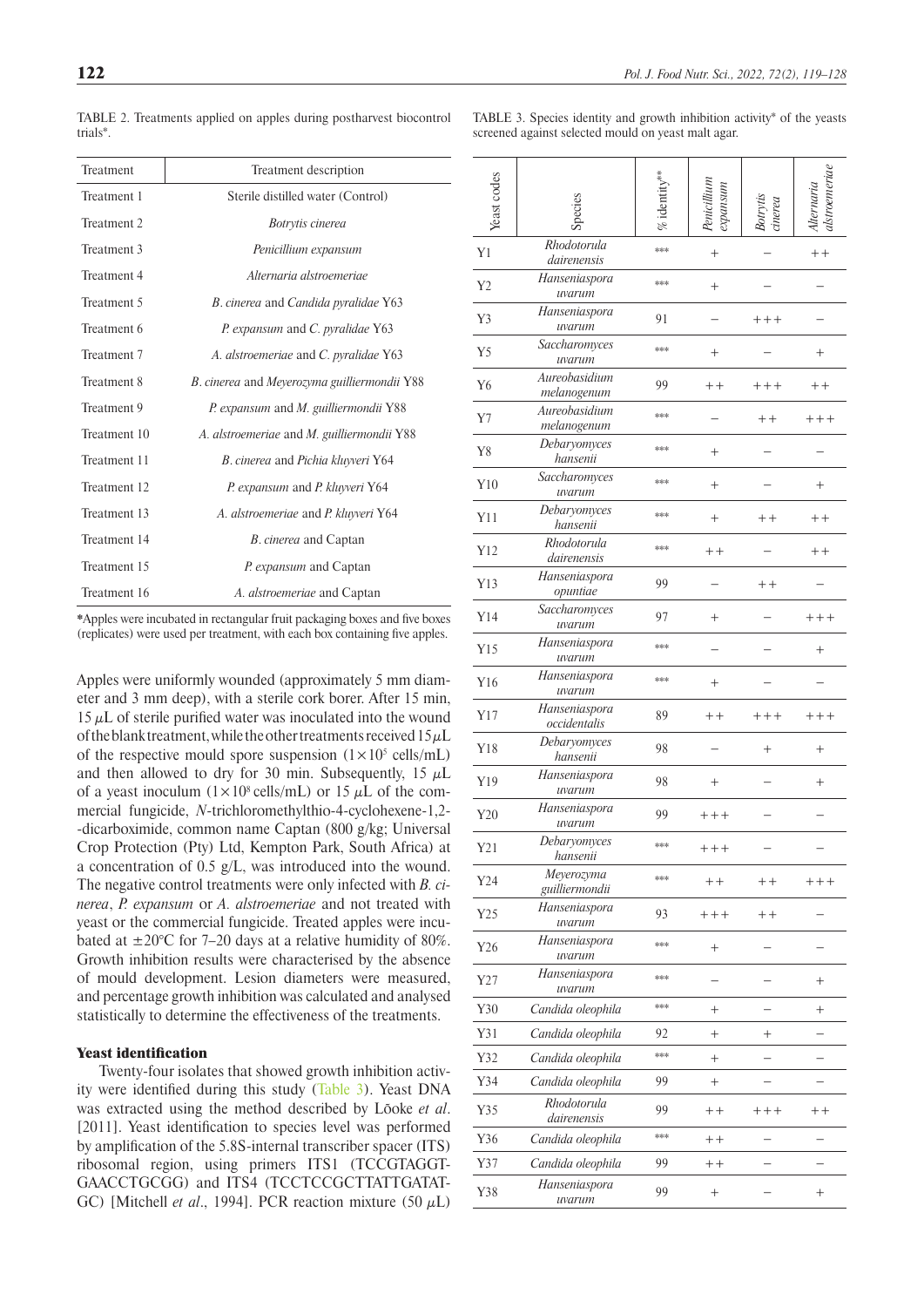# TABLE 3 continued. TABLE 3 continued.

| Meyerozyma<br>Y39<br>90<br>$++++$<br>$^{+}$<br>$++++$<br>guilliermondii<br>Hanseniaspora<br>99<br>Y43<br>$^{+}$<br>guilliermondii<br>Zygosaccharomyces<br>***<br>Y45<br>$^{+}$<br>bailii<br>Hanseniaspora<br>Y47<br>99<br>$+ +$<br>opuntiae<br>Candida<br>Y50<br>97<br>$^{+}$<br>$++++$<br>stellimalicola<br>Y51<br>Pichia kudriavzevii<br>100<br>$+ +$<br>Rhodotorula<br>***<br>Y53<br>$++++$<br>dairenensis<br>Hanseniaspora<br>***<br>Y54<br>$^{+}$<br>guilliermondii<br>Pichia kudriavzerii<br>Y55<br>94<br>$^{+}$<br>***<br>Y56<br>Pichia fermentans<br>$^+$<br>Hanseniaspora<br>***<br>Y57<br>$^{+}$<br>$^{+}$<br>valbyensis<br>Saccharomyces<br>***<br>Y58<br>$^{+}$<br>cariocanus<br>***<br>Y61<br>Dekkera anomala<br>$^{+}$<br>$^{+}$<br>***<br>Y62<br>Dekkera anomala<br>$^{+}$<br>***<br>Y63<br>Candida pyralidae<br>$++++$<br>$++++$<br>$++++$<br>Meyerozyma<br>Y65<br>98<br>$^{+}$<br>$++++$<br>$+ +$<br>guilliermondii<br><i>Brettanomyces</i><br>***<br>Y67<br>$^{+}$<br>$^+$<br>lambicus<br>Zygosaccharomyces<br>***<br>Y69<br>$+ +$<br>bailii<br>Lanchancea<br>***<br>Y70<br>$^{+}$<br>thermotolerans<br>Torulaspora<br>***<br>Y71<br>$^+$<br>delbrueckii<br>Metschnikowia<br>***<br>Y72<br>$^+$<br>pulcherrima<br>Lanchancea<br>***<br>Y73<br>$^{+}$<br>thermotolerans<br>Torulaspora<br>Y74<br>93<br>$+ +$<br>$+++$<br>$++$<br>delbrueckii<br>Saccharomyces<br>***<br>Y75<br>$^{+}$<br>$^{+}$<br>$++$<br>cerevisiae<br>Zygosaccharomyces<br>***<br>Y76<br>$^{+}$<br>bailii<br>Meyerozyma<br>Y78<br>98<br>$^{+}$<br>guilliermondii<br>***<br>Y79<br>Pichia kluyveri<br>$\hspace{0.1mm} +$<br>***<br>${\rm Y}80$<br>Zygoascus hellenicus<br>$++++$<br>Meyerozyma<br>***<br>Y81<br>$^{+}$<br>$^+$<br>guilliermondii<br>Meyerozyma<br>***<br>Y82<br>$^{+}$<br>$^{+}$<br>guilliermondii<br><b>Brettanomyces</b><br>***<br>Y83<br>$^{+}$<br>$++++$<br>$++++$<br>lambicus | Yeast codes |  | inerea |  |
|---------------------------------------------------------------------------------------------------------------------------------------------------------------------------------------------------------------------------------------------------------------------------------------------------------------------------------------------------------------------------------------------------------------------------------------------------------------------------------------------------------------------------------------------------------------------------------------------------------------------------------------------------------------------------------------------------------------------------------------------------------------------------------------------------------------------------------------------------------------------------------------------------------------------------------------------------------------------------------------------------------------------------------------------------------------------------------------------------------------------------------------------------------------------------------------------------------------------------------------------------------------------------------------------------------------------------------------------------------------------------------------------------------------------------------------------------------------------------------------------------------------------------------------------------------------------------------------------------------------------------------------------------------------------------------------------------------------------------------------------------------------------------------------------------------------------------------------------------------------------------------------|-------------|--|--------|--|
|                                                                                                                                                                                                                                                                                                                                                                                                                                                                                                                                                                                                                                                                                                                                                                                                                                                                                                                                                                                                                                                                                                                                                                                                                                                                                                                                                                                                                                                                                                                                                                                                                                                                                                                                                                                                                                                                                       |             |  |        |  |
|                                                                                                                                                                                                                                                                                                                                                                                                                                                                                                                                                                                                                                                                                                                                                                                                                                                                                                                                                                                                                                                                                                                                                                                                                                                                                                                                                                                                                                                                                                                                                                                                                                                                                                                                                                                                                                                                                       |             |  |        |  |
|                                                                                                                                                                                                                                                                                                                                                                                                                                                                                                                                                                                                                                                                                                                                                                                                                                                                                                                                                                                                                                                                                                                                                                                                                                                                                                                                                                                                                                                                                                                                                                                                                                                                                                                                                                                                                                                                                       |             |  |        |  |
|                                                                                                                                                                                                                                                                                                                                                                                                                                                                                                                                                                                                                                                                                                                                                                                                                                                                                                                                                                                                                                                                                                                                                                                                                                                                                                                                                                                                                                                                                                                                                                                                                                                                                                                                                                                                                                                                                       |             |  |        |  |
|                                                                                                                                                                                                                                                                                                                                                                                                                                                                                                                                                                                                                                                                                                                                                                                                                                                                                                                                                                                                                                                                                                                                                                                                                                                                                                                                                                                                                                                                                                                                                                                                                                                                                                                                                                                                                                                                                       |             |  |        |  |
|                                                                                                                                                                                                                                                                                                                                                                                                                                                                                                                                                                                                                                                                                                                                                                                                                                                                                                                                                                                                                                                                                                                                                                                                                                                                                                                                                                                                                                                                                                                                                                                                                                                                                                                                                                                                                                                                                       |             |  |        |  |
|                                                                                                                                                                                                                                                                                                                                                                                                                                                                                                                                                                                                                                                                                                                                                                                                                                                                                                                                                                                                                                                                                                                                                                                                                                                                                                                                                                                                                                                                                                                                                                                                                                                                                                                                                                                                                                                                                       |             |  |        |  |
|                                                                                                                                                                                                                                                                                                                                                                                                                                                                                                                                                                                                                                                                                                                                                                                                                                                                                                                                                                                                                                                                                                                                                                                                                                                                                                                                                                                                                                                                                                                                                                                                                                                                                                                                                                                                                                                                                       |             |  |        |  |
|                                                                                                                                                                                                                                                                                                                                                                                                                                                                                                                                                                                                                                                                                                                                                                                                                                                                                                                                                                                                                                                                                                                                                                                                                                                                                                                                                                                                                                                                                                                                                                                                                                                                                                                                                                                                                                                                                       |             |  |        |  |
|                                                                                                                                                                                                                                                                                                                                                                                                                                                                                                                                                                                                                                                                                                                                                                                                                                                                                                                                                                                                                                                                                                                                                                                                                                                                                                                                                                                                                                                                                                                                                                                                                                                                                                                                                                                                                                                                                       |             |  |        |  |
|                                                                                                                                                                                                                                                                                                                                                                                                                                                                                                                                                                                                                                                                                                                                                                                                                                                                                                                                                                                                                                                                                                                                                                                                                                                                                                                                                                                                                                                                                                                                                                                                                                                                                                                                                                                                                                                                                       |             |  |        |  |
|                                                                                                                                                                                                                                                                                                                                                                                                                                                                                                                                                                                                                                                                                                                                                                                                                                                                                                                                                                                                                                                                                                                                                                                                                                                                                                                                                                                                                                                                                                                                                                                                                                                                                                                                                                                                                                                                                       |             |  |        |  |
|                                                                                                                                                                                                                                                                                                                                                                                                                                                                                                                                                                                                                                                                                                                                                                                                                                                                                                                                                                                                                                                                                                                                                                                                                                                                                                                                                                                                                                                                                                                                                                                                                                                                                                                                                                                                                                                                                       |             |  |        |  |
|                                                                                                                                                                                                                                                                                                                                                                                                                                                                                                                                                                                                                                                                                                                                                                                                                                                                                                                                                                                                                                                                                                                                                                                                                                                                                                                                                                                                                                                                                                                                                                                                                                                                                                                                                                                                                                                                                       |             |  |        |  |
|                                                                                                                                                                                                                                                                                                                                                                                                                                                                                                                                                                                                                                                                                                                                                                                                                                                                                                                                                                                                                                                                                                                                                                                                                                                                                                                                                                                                                                                                                                                                                                                                                                                                                                                                                                                                                                                                                       |             |  |        |  |
|                                                                                                                                                                                                                                                                                                                                                                                                                                                                                                                                                                                                                                                                                                                                                                                                                                                                                                                                                                                                                                                                                                                                                                                                                                                                                                                                                                                                                                                                                                                                                                                                                                                                                                                                                                                                                                                                                       |             |  |        |  |
|                                                                                                                                                                                                                                                                                                                                                                                                                                                                                                                                                                                                                                                                                                                                                                                                                                                                                                                                                                                                                                                                                                                                                                                                                                                                                                                                                                                                                                                                                                                                                                                                                                                                                                                                                                                                                                                                                       |             |  |        |  |
|                                                                                                                                                                                                                                                                                                                                                                                                                                                                                                                                                                                                                                                                                                                                                                                                                                                                                                                                                                                                                                                                                                                                                                                                                                                                                                                                                                                                                                                                                                                                                                                                                                                                                                                                                                                                                                                                                       |             |  |        |  |
|                                                                                                                                                                                                                                                                                                                                                                                                                                                                                                                                                                                                                                                                                                                                                                                                                                                                                                                                                                                                                                                                                                                                                                                                                                                                                                                                                                                                                                                                                                                                                                                                                                                                                                                                                                                                                                                                                       |             |  |        |  |
|                                                                                                                                                                                                                                                                                                                                                                                                                                                                                                                                                                                                                                                                                                                                                                                                                                                                                                                                                                                                                                                                                                                                                                                                                                                                                                                                                                                                                                                                                                                                                                                                                                                                                                                                                                                                                                                                                       |             |  |        |  |
|                                                                                                                                                                                                                                                                                                                                                                                                                                                                                                                                                                                                                                                                                                                                                                                                                                                                                                                                                                                                                                                                                                                                                                                                                                                                                                                                                                                                                                                                                                                                                                                                                                                                                                                                                                                                                                                                                       |             |  |        |  |
|                                                                                                                                                                                                                                                                                                                                                                                                                                                                                                                                                                                                                                                                                                                                                                                                                                                                                                                                                                                                                                                                                                                                                                                                                                                                                                                                                                                                                                                                                                                                                                                                                                                                                                                                                                                                                                                                                       |             |  |        |  |
|                                                                                                                                                                                                                                                                                                                                                                                                                                                                                                                                                                                                                                                                                                                                                                                                                                                                                                                                                                                                                                                                                                                                                                                                                                                                                                                                                                                                                                                                                                                                                                                                                                                                                                                                                                                                                                                                                       |             |  |        |  |
|                                                                                                                                                                                                                                                                                                                                                                                                                                                                                                                                                                                                                                                                                                                                                                                                                                                                                                                                                                                                                                                                                                                                                                                                                                                                                                                                                                                                                                                                                                                                                                                                                                                                                                                                                                                                                                                                                       |             |  |        |  |
|                                                                                                                                                                                                                                                                                                                                                                                                                                                                                                                                                                                                                                                                                                                                                                                                                                                                                                                                                                                                                                                                                                                                                                                                                                                                                                                                                                                                                                                                                                                                                                                                                                                                                                                                                                                                                                                                                       |             |  |        |  |
|                                                                                                                                                                                                                                                                                                                                                                                                                                                                                                                                                                                                                                                                                                                                                                                                                                                                                                                                                                                                                                                                                                                                                                                                                                                                                                                                                                                                                                                                                                                                                                                                                                                                                                                                                                                                                                                                                       |             |  |        |  |
|                                                                                                                                                                                                                                                                                                                                                                                                                                                                                                                                                                                                                                                                                                                                                                                                                                                                                                                                                                                                                                                                                                                                                                                                                                                                                                                                                                                                                                                                                                                                                                                                                                                                                                                                                                                                                                                                                       |             |  |        |  |
|                                                                                                                                                                                                                                                                                                                                                                                                                                                                                                                                                                                                                                                                                                                                                                                                                                                                                                                                                                                                                                                                                                                                                                                                                                                                                                                                                                                                                                                                                                                                                                                                                                                                                                                                                                                                                                                                                       |             |  |        |  |
|                                                                                                                                                                                                                                                                                                                                                                                                                                                                                                                                                                                                                                                                                                                                                                                                                                                                                                                                                                                                                                                                                                                                                                                                                                                                                                                                                                                                                                                                                                                                                                                                                                                                                                                                                                                                                                                                                       |             |  |        |  |
|                                                                                                                                                                                                                                                                                                                                                                                                                                                                                                                                                                                                                                                                                                                                                                                                                                                                                                                                                                                                                                                                                                                                                                                                                                                                                                                                                                                                                                                                                                                                                                                                                                                                                                                                                                                                                                                                                       |             |  |        |  |
|                                                                                                                                                                                                                                                                                                                                                                                                                                                                                                                                                                                                                                                                                                                                                                                                                                                                                                                                                                                                                                                                                                                                                                                                                                                                                                                                                                                                                                                                                                                                                                                                                                                                                                                                                                                                                                                                                       |             |  |        |  |

| Yeast codes |                                             |     |           | $i$ nerea |         |
|-------------|---------------------------------------------|-----|-----------|-----------|---------|
| Y84         | Debaryomyces<br>hansenii                    | *** | $++$      | $+++$     | $++$    |
| Y85         | Pichia kluyveri                             | 98  | $^{+}$    |           | $^{+}$  |
| Y87         | Meyerozyma<br>guilliermondii                | *** | $^{+}$    |           |         |
| Y88         | Meyerozyma<br>guilliermondii                | *** | $+++$     | $+++$     | $+++$   |
| Y89         | Zygoascus helenicus                         | *** | $+++$     | $+++$     | $++++$  |
| Y90         | Zygosaccharomyces<br>bailii                 | *** | $^{+}$    |           | $^{++}$ |
| Y91         | Zygosaccharomyces<br>rouxii                 | *** | $^{+}$    | $+++$     | $++$    |
| Y92         | Zygosaccharomyces<br>rouxii                 | *** | $++$      | $^+$      | $+ +$   |
| Y93         | Zygosaccharomyces<br>microellipsoides       | *** | $^{+}$    | $+++$     | $++$    |
| Y94         | Zygosaccharomyces<br>cidri                  | *** | $\ddot{}$ |           |         |
| Y95         | Zygosaccharomyces<br>florentinus            | *** | $^{+}$    | $+++$     | $+ +$   |
| Y96         | Zygosaccharomyces<br>fermentati             | *** | $^{+}$    | $++$      | $++$    |
| Y97         | Zygosaccharomyces<br>bisporus               | *** | $^{+}$    | $^{+}$    | $+ +$   |
| Y98         | Zygosaccharomyces<br>bisporus               | *** | $+ +$     | $\ddot{}$ |         |
| Y99         | <b>Brettanomyces</b><br>bruxellensis        | *** |           | $^{+}$    |         |
| Y100        | <b>Brettanomyces</b><br><i>bruxellensis</i> | *** |           | $^{+}$    |         |
| Y101        | <b>Brettanomyces</b><br>lambicus            | *** |           | $^{+}$    | $^{+}$  |
| Y102        | Candida magnoliae                           | *** | $^{+}$    | $^{+}$    | $++$    |
| Y103        | Saccharomyces<br>cerevisiae                 | 95  | $^{+}$    | $+ +$     | $++$    |
| Y104        | Saccharomyces<br>cerevisiae                 | *** | $^{+}$    |           | $^{+}$  |
| Y105        | Meyerozyma<br>guilliermondii                | *** | $^{+}$    |           |         |

\*(-) no growth inhibition, (+) mild activity: inhibition zone less than 6 mm,  $(++)$  medium activity: inhibition zone 6 to 9 mm,  $(++)$  strong activity: inhibition zone exceeded 10 mm.

\*\*Percentage similarity compared to sequences on the NCBI database using the standard nucleotide homology search Basic Local Alignment Search Tool.

\*\*\*Not identified during this study, previously identified yeasts.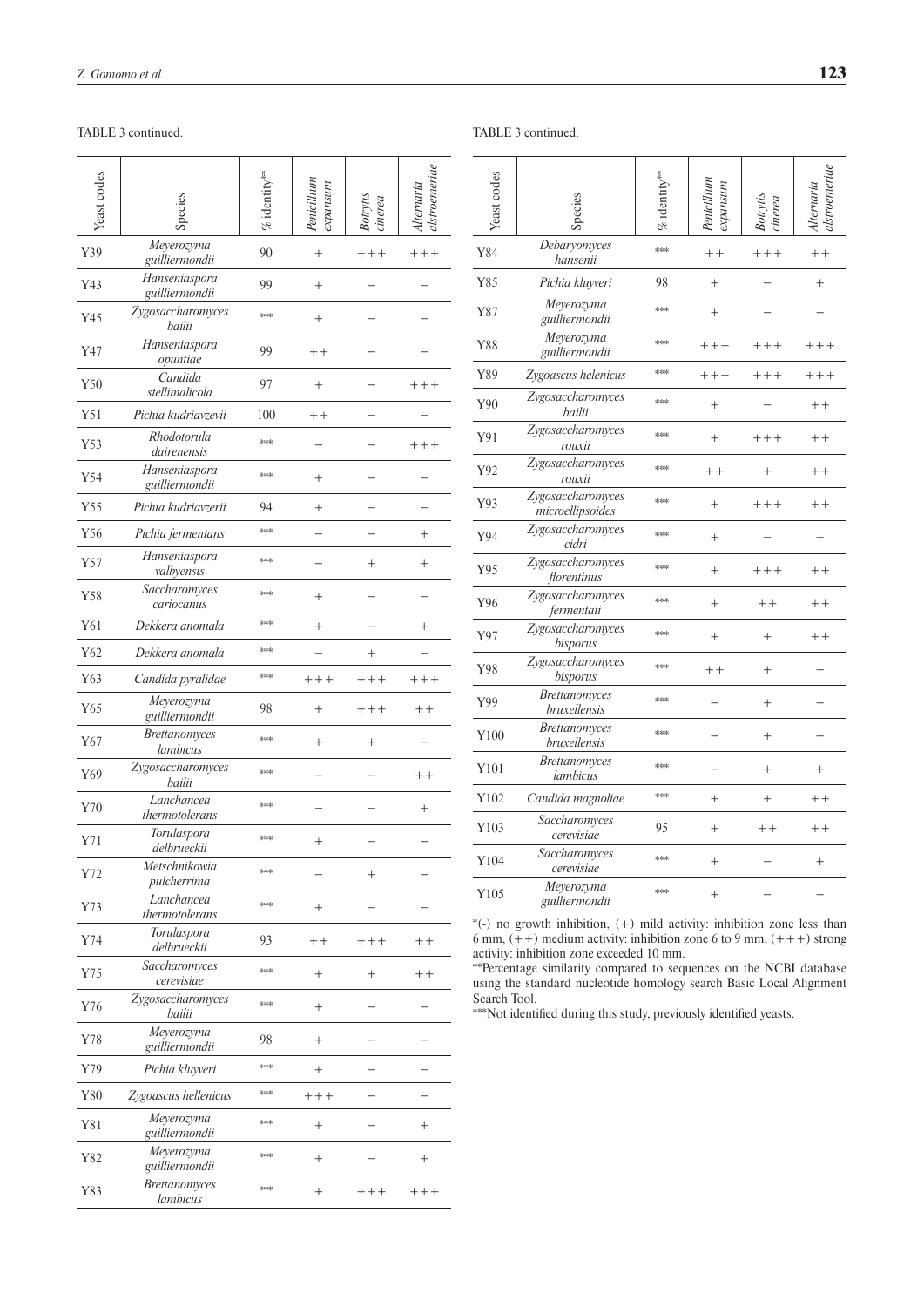contained 5  $\mu$ L of SuperTherm Taq buffer, 0.2  $\mu$ L of Super-Therm Taq polymerase (Separation Scientific SA (Pty) Ltd, Johannesburg, South Africa), 1.5  $\mu$ L of 25 mM MgCl<sub>2</sub>, 1  $\mu$ L of 2.5 mM deoxynucleotide (dNTP) solution,  $3 \mu L$  of each primer (2.5 mM),  $0.5 \mu L$  of bovine serum albumin (BSA), 5  $\mu$ L of template DNA (100 ng/ $\mu$ L) and 30.8  $\mu$ L of sterile  $dH_2O$ . The PCR conditions used were: initial denaturation at 94°C for 3 min, followed by 35 cycles of 94°C for 30 s, 55°C for 30 s and 72°C for 1 min, and a final extension at 72°C for 10 min. The PCR products were submitted to Inqaba Biotechnical Industries (Pty) Ltd (Pretoria, South Africa) for Sanger sequencing. The sequenced fragments were then compared to sequences on the NCBI database using the standard nucleotide homology search Basic Local Alignment Search Tool (BLAST, <http://www.ncbi.nih.gov/BLAST>).

## Statistical analyses

Growth inhibition data were subjected to the analysis of variance (ANOVA) using XLSTAT software (Version 18.07.39157, Addinsoft, New York, NY, USA) and the general linear model (GLM) procedure of SAS software (version 9.4, SAS Institute Inc, Cary, NC, USA). Fisher's least significant difference (LSD) values were calculated at the 5% probability level  $(p=0.05)$  to facilitate comparison between treatment means.

# RESULTS AND DISCUSSION

#### Radial growth inhibition assay and yeast identification

Out of the 104 yeasts tested, 83 showed growth inhibition activity against the selected mould species. Sixty-seven yeasts showed growth inhibition activity against *P. expansum*, 47 against *A. alstroemeriae,* 36 against *B. cinerea*, and 22 yeasts showed inhibition activity against all three moulds ([Table 3](#page-3-1)). Most of the yeasts that showed growth inhibition activity against at least one mould species belonged to the genus *Hanseniaspora*, with *Hanseniaspora uvarum* being the predominant species. However, of the 22 yeasts that showed activity against all three mould species, most of the isolates belonged to the genus *Zygosaccharomyces* ([Table 1](#page-2-0))*.* Only 24 of the 83 isolates that showed growth inhibition activity were identified during this study ([Table 3\)](#page-3-1). The identities of the other 59 isolates that showed growth inhibition activity were already known.

Yeasts can inhibit the growth of mould in different ways, such as the ability to grow faster than the spoilage mould by rapidly colonising surfaces, competition for nutrients or by production of growth inhibition compounds [Banjara *et al*., 2016; Liu *et al*., 2013; Mewa-Ngongang *et al*., 2019b].

### Diffusible metabolites assay

The 22 selected yeast strains and the reference strain (Y64) showed varying levels of antagonistic effects against *B. cinerea, P. expansum* and *A. alstroemeriae* ([Figure 2\)](#page-5-0). In general, the selected yeasts showed the highest inhibition activity against *B. cinerea* (39% mean inhibition) and lower activity against *A. alstroemeriae* (31% mean inhibition) and *P. expansum* (17% mean inhibition).

Y88 (*Meyerozyma guilliermondii*), Y63 (*Candida pyralidae*) and Y89 (*Zygoascus hellenicus*) exhibited the highest

growth inhibition activity against *B. cinerea*, with 63%, 62% and 58%, respectively ([Figure 2a](#page-5-0)). Y88, Y63 and Y89 showed significantly higher inhibition activity than the other 20 yeast treatments. Yeast Y64 (*Pichia kluyveri*), which was selected as the reference yeast, showed low inhibition activity (3%) against *B. cinerea*. Yeasts Y88*,* Y63 and Y89 also exhibited the highest growth inhibition activity against *P. expansum*, with 42%, 38% and 35%, respectively, and were significantly better than the other yeast treatments [\(Figure 2b\)](#page-5-0). The reference yeast strain (Y64) showed 2% inhibition against *P. expansum*. The same three yeasts (Y88, Y63 and Y89) also exhibited the highest inhibition activity against *A. alstroemeriae*, with 41%, 37% and 35%, respectively ([Figure 2c](#page-5-0)). The reference yeast  $(Y64)$  showed 7% inhibition activity against *A*. *alstroemeriae*. *Meyerozyma guilliermondii* strain Y88 had the highest inhibition activity against all three

<span id="page-5-0"></span>

FIGURE 2. Growth inhibition activity expressed as a percentage (%) of 23 yeasts against *Botrytis cinerea* (A), *Penicillium expansum* (B) and *Alternaria alstroemeriae* (C) based on the diffusible metabolites assay results. Values are means of three replicates and the standard deviations are also shown. The different letters indicate significant differences  $(p<0.05)$ between treatments. The plates of negative control treatments (C) only contained the respective mould species and served as the reference treatment to determine growth inhibition.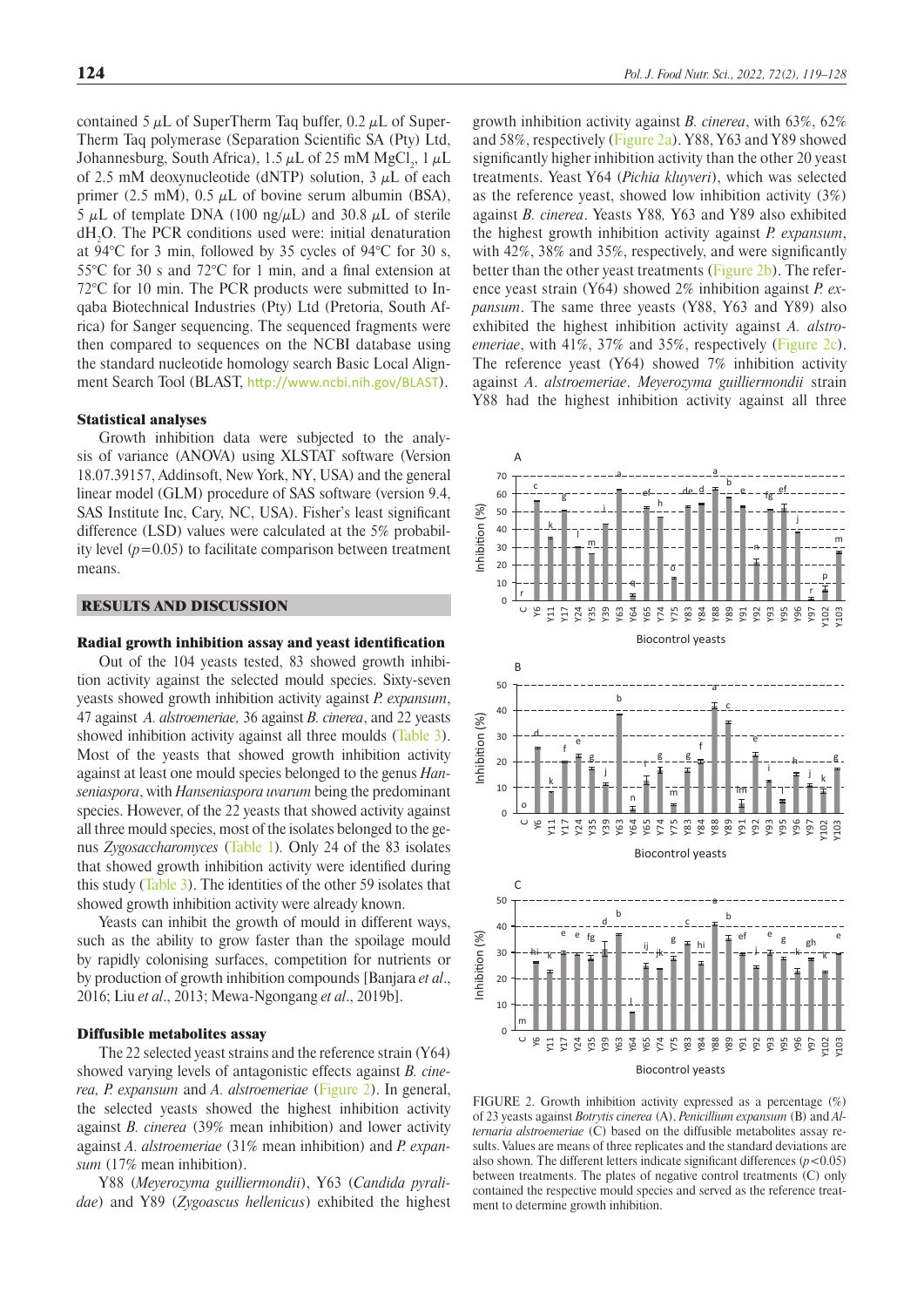mould species. This is the first report of growth inhibition activity of the *M. guilliermondii* species against *A. alstroemeriae.* Al-Rahbi *et al*. [2021] and Al-Maawali *et al*. [2021] reported that *M. guilliermondii* had an antagonistic effect against *Alternaria alternata* under *in vitro* conditions. In turn, Wang *et al*. [2018] reported that *M. guilliermondii* exerted antagonistic effects against two strains of *B. cinerea*, while inhibition of *P. expansum* growth by *M. guilliermondii* was reported by Han *et al.* [2021].

*Candida pyralidae* Y63 was the second-best performing yeast against all three moulds. This is in agreement with the findings of Mewa-Ngongang *et al*. [2019b], who reported the antagonistic effects of *C. pyralidae* against the germination of *B. cinerea* spores under *in vitro* conditions*.* This is the first report of the growth inhibition properties of *C. pyralidae* against *P. expansum* and *A. alstroemeriae,* and of the growth inhibition properties of *Z*. *hellenicus* against *B. cinerea, P. expansum* and *A. alstroemeriae.* Nally *et al.* [2012] and Mewa- -Ngongang *et al*. [2019b] also reported that different yeast species showed growth inhibition activity at different levels against fruit spoilage mould, which is in agreement with the findings of the current study.

# Volatile organic compound assay

The production of VOCs as a mode of action against mould was investigated using the mouth-to-mouth assay. Most of the 23 yeasts produced VOCs that inhibited the growth of *B. cinerea* ([Figure 3a](#page-6-0)), *P. expansum* ([Figure 3b](#page-6-0)) and *A. alstroemeriae* ([Figure 3c](#page-6-0)), but the level of growth inhibition varied among the yeasts. Yeast isolates Y64 (*P. kluyveri*), Y63 (*C. pyralidae*), Y24 (*M*. *guilliermondii*) and Y92 (*Zygosaccharomyces rouxii*) showed 91%, 57%, 56% and 50% growth inhibition activity against *B. cinerea*, respectively [\(Figure 3a](#page-6-0)). Against *P. expansum,* the highest growth inhibition was shown by *P. kluyveri* Y64, *M. guilliermondii* Y88 and Y65, with 81%, 70% and 69%, respectively ([Figure 3b](#page-6-0))*.* The best performing yeasts against *A. alstroemeriae* were *P. kluyveri* Y64, *C. pyralidae* Y63 and *M. guillermondii* Y88, with 76%, 68% and 61% growth inhibition activity, respectively [\(Figure 3c](#page-6-0)).

Yeast isolate Y64 (*P. kluyveri*) showed the highest growth inhibition activity against all three moulds and was significantly better than the other yeast treatments during the VOC trial ([Figure 3](#page-6-0)). While the opposite was observed during the diffusible metabolite assay ([Figure 2](#page-5-0)). This strongly suggests that the mode of action of Y64 is linked to its ability to produce VOCs. The findings of this study are in agreement with Mewa-Ngongang *et al*. [2019b], who also reported on the ability of *P*. *kluyveri* and *C. pyralidae* to inhibit the growth of *B. cinerea* under *in vitro* conditions. Ruiz-Moyano *et al*. [2020] reported that *H. uvarum* also produced VOCs to control the growth of *B. cinerea* on fruits. Choińska *et al*. [2020] observed that *M. guilliermondii* produced VOCs to control the growth of *B. cinerea* and *P. expansum*, which is in agreement with the findings from this study*. Pichia kluyveri* showed the highest inhibition against *P. expansum*. Cordero-Bueso *et al*. [2017] also reported that VOCs produced by *P. kluyveri* exhibited antagonistic activity against *P. expansum.* This is the first report of VOCs from *P. kluyveri*, *C. pyralidae* and *M. guilliermondii* inhibiting the growth of *A. alstroemeriae.*

However, Al-Maawali *et al*. [2021] showed that VOCs produced by *M. guilliermondii* inhibited the mycelial growth of *A. alternata.*

## Post-harvest application of biocontrol yeasts on apples

The yeasts were effective in preventing mould spoilage of apples and reducing decay considerably ([Figure 4\)](#page-7-0). The inhibition responses were yeast and mould species-dependent. *Meyerozyma guilliermondii* Y88 and *P. kluyveri* Y64 were effective in suppressing mould growth on apples, with 100% inhibition activity against *A. alstroemeriae.* The commercial fungicide (Captan) also provided 100% inhibition. *Candida pyralidae* Y63 showed 36% inhibition against *A. alstroemeriae,* which was significantly lower compared to the other treatments*.* This is the first report on growth inhibition activity of *P. kluyveri*, *C. pyralidae* and *M. guillermondii* against *A. alstroemeriae* on apples*.* However, Al-Rahbi *et al*. [2021]

<span id="page-6-0"></span>

FIGURE 3. The growth inhibition activity expressed as a percentage (%) of 23 yeasts against *Botrytis cinerea* (A), *Penicillium expansum* (B) and *Alternaria alstroemeriae* (C) based on the volatile organic compound production. Values are means of three replicates and the standard deviations are also shown. The different letters indicate significant differences  $(p<0.05)$ . The negative control treatments  $(C)$  only contained the respective mould species and served as the reference treatment to determine growth inhibition.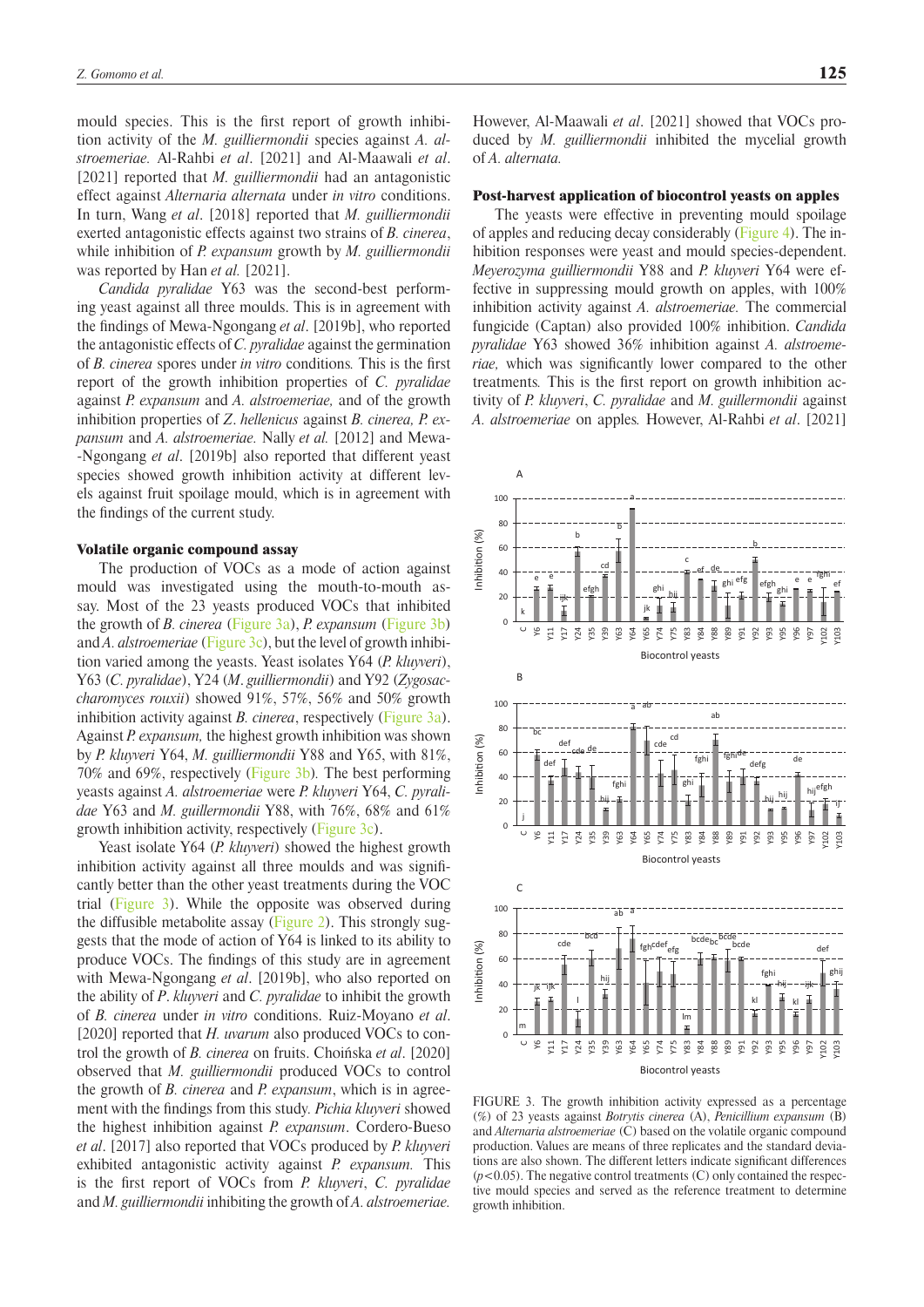<span id="page-7-0"></span>

FIGURE 4. The growth inhibition activity expressed as a percentage (%) of *Candida pyralidae* Y63, *Meyerozyma guilliermondii* Y88 and *Pichia kluyveri* Y64 against *Alternaria alstroemeriae*, *Botrytis cinerea* and *Penicillium expansum* during postharvest trials on apples (A). Values are means of five replicates and the standard deviations are also shown. The different letters indicate significant differences (*p*<0.05) between treatments. (B) Photographs of apples showing lesion diameters. Each set is a representative example of 25 apples. For the negative control treatments, the apples were only infected with the respective moulds, therefore no growth inhibition.

and Al-Maawali *et al*. [2021] showed that *M. guilliermondii* reduced the fruit rot lesions of *A. alternata* on strawberries and tomatoes by 68% and 50%, respectively*.*

Against *B. cinerea*, *M. guilliermondii* Y88 and *P. kluyveri* Y64 showed 61% and 57% inhibition, respectively, which was higher than the 52% obtained by the commercial fungicide ([Figure 4a](#page-7-0)). *Candida pyralidae* Y63 inhibited *B. cinerea* growth by 47%, which was significantly lower than the other treatments. These findings are in agreement with those of Mewa- -Ngongang *et al*. [2019b] who also reported on the antagonistic effects of *C. pyralidae* against *B. cinerea* on apples. Wang *et al*. [2018] reported that *M. guilliermondii* showed an antagonistic effect against *B. cinerea* isolates on grape berries, while Mewa-Ngongang *et al*. [2021], showed that *P. kluyveri* when applied preventively, was effective in suppressing *B. cinerea* growth by 95% on apples.

All the yeasts showed the lowest growth inhibition activity against *P. expansum* ([Figure 4a](#page-7-0)). *Pichia kluyveri* Y64 exhibited the highest growth inhibition activity (26%) against *P. expansum* and performed slightly better than the commercial fungicide, which ensured 24% inhibition. The commercial fungicide displayed lower activity against *B. cinerea* and *P. expansum* than expected, which could be possibly attributed to the resistance of the specific moulds. Follow up studies should include more than one fungicide. *Meyerozyma guilliermondii* Y88 and *C. pyralidae* Y63 inhibited the growth of *P. expansum* by 19% and 13%, respectively*.* This study confirmed the findings of Cordero-Bueso *et al*. [2017], who reported that *P. kluyveri* exhibited antagonistic activity against *P. expansum*. In turn, Han *et al*. [2021] demonstrated that *M. guilliermondii* exhibited antagonistic activity against *P. expansum* on pears. This is the first report on the growth inhibition properties of *C. pyralidae* against *P. expansum* on apples. These observations on apples could be of great importance to the agricultural industry because these biocontrol yeasts can potentially be used as alternatives to chemical fungicides.

# **CONCLUSIONS**

The cell suspensions of yeast strains *C. pyralidae* Y63, *M. guillermondii* Y88 and *Z. hellenicus* Y89 elicited the best antagonistic effects against *B. cinerea*, *P. expansum* and *A. alstroemeriae.* The production of VOCs by *P. kluyveri* was the mechanism of inhibition against *B. cinerea*, *P. expansum* and *A. alstroemeriae. Candida pyralidae* Y63, *M. guillermondii* Y88 and *P. kluyveri* Y64 were effective inhibitors of all three mould species on apples and their efficacy was comparable to the commercial fungicide. These yeasts can potentially be considered as alternatives to chemical fungicides. However, further research is needed to determine how to apply these yeast-based biocontrol agents and to establish the most effective minimum dosage or inhibitory concentration needed. The main VOCs and other possible compounds that are responsible for inhibition should be identified and the production process needs to be optimised. Future research should also investigate other mechanisms of action and the application of yeast-based biological agents on fruit for pre-harvest control of mould.

# ACKNOWLEDGEMENTS

The authors would like to thank the Agricultural Research Council (ARC) and the National Research Foundation (NRF) of South Africa for funding and infrastructure. The opinions, findings and conclusions or recommendations expressed in this publication is that of the authors alone, and the NRF accepts no liability whatsoever in this regard. Thank you to Ms Louise Smit for culturing and supplying *Botrytis cinerea*. The authors extend their gratitude to all students, interns, technicians and research assistants for their individual contributions.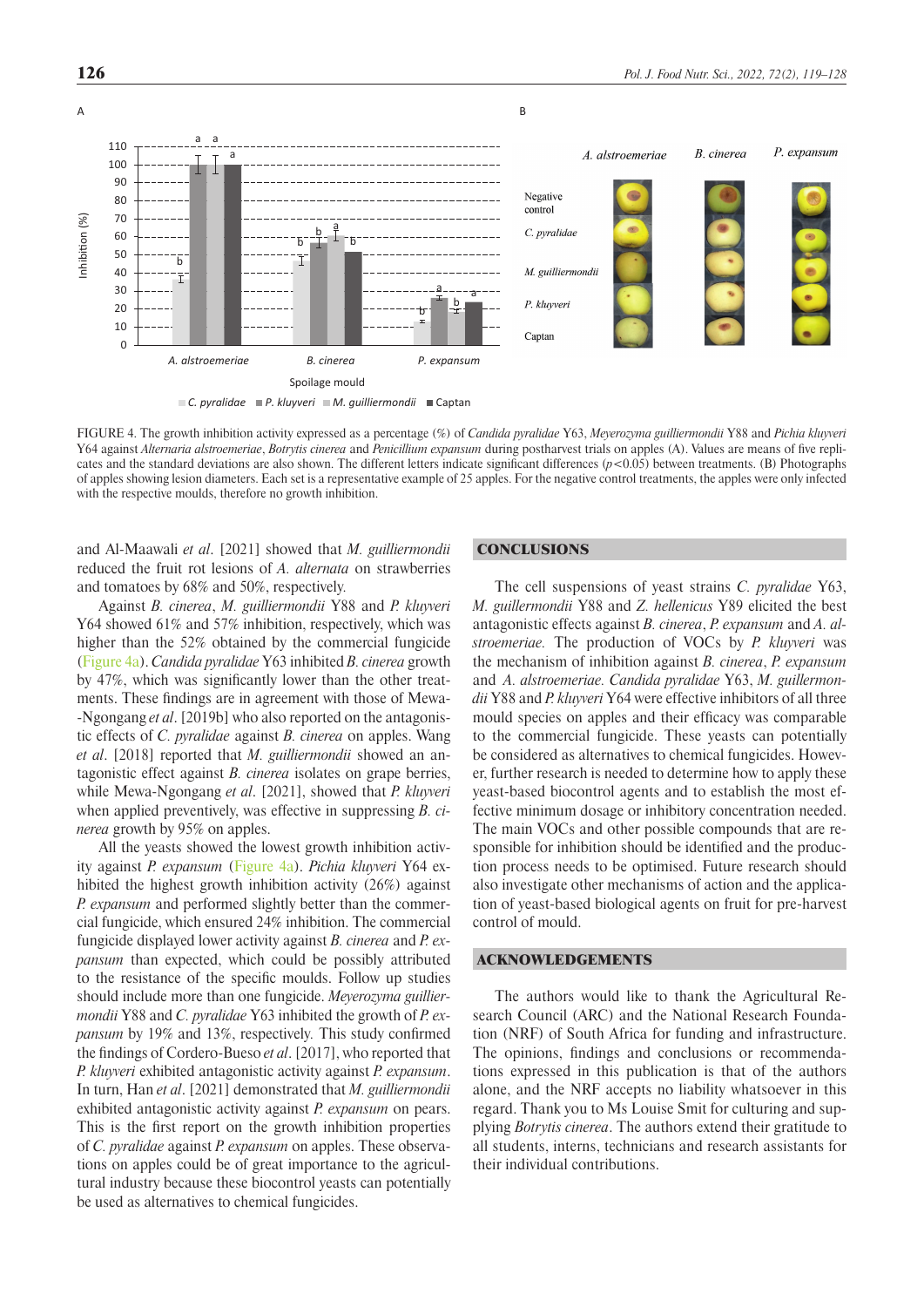## RESEARCH FUNDING

This work was supported by the Agricultural Research Council (ARC) and the National Research Foundation (NRF) of South Africa (Grant Numbers: 117833 and 122220).

# CONFLICTS OF INTEREST

The authors hereby declare that they have no conflict of interest.

# ORCID IDs

H.W. du Plessis <https://orcid.org/0000-0001-8092-6492> M. Fanadzo <https://orcid.org/0000-0001-7777-7078> Z. Gomomo [https://orcid.org/0000-0002-7137-323X](https://protect-za.mimecast.com/s/NE0xCElvymhWqzmBTwgVY1?domain=orcid.org) J.W. Hoff <https://orcid.org/0000-0002-7354-6413> J. Kriel <https://orcid.org/0000-0001-7744-0037> M. Mewa-Ngongang <https://orcid.org/0000-0003-2588-3973> V.I. Okudoh <https://orcid.org/0000-0002-8468-1338> M. van der Rijst <https://orcid.org/0000-0002-4027-5194>

## SUPPLEMENTARY MATERIAL

The following are available online at [http://journal.pan.](http://journal.pan.olsztyn.pl/Control-of-Mould-Spoilage-on-Apples-Using-Yeasts-as-Biological-Control-Agents,147913,0,2.html) [olsztyn.pl/Control-of-Mould-Spoilage-on-Apples-Using-Yeasts](http://journal.pan.olsztyn.pl/Control-of-Mould-Spoilage-on-Apples-Using-Yeasts-as-Biological-Control-Agents,147913,0,2.html)[as-Biological-Control-Agents,147913,0,2.html](http://journal.pan.olsztyn.pl/Control-of-Mould-Spoilage-on-Apples-Using-Yeasts-as-Biological-Control-Agents,147913,0,2.html); Yeast used in the study. Visual representation of the growth of *Botrytis cinerea*  (A) and the antagonistic effect of yeast isolate *Meyerozyma guilliermondii* Y88 against *B. cinerea* (B) on yeast malt agar*.* Visual representation of the growth of *Botrytis cinerea* (A) and the antagonistic effect of yeast isolate *Pichia kluyveri* Y64 against *B. cinerea* (B) on yeast malt agar*.*

# **REFERENCES**

- 1. Al-Hindi, R.R., Al-Najada, A.R., Mohamed, S.A. (2011). Isolation and identification of some fruit spoilage fungi: Screening of plant cell wall degrading enzymes. *African Journal of Microbiology Research*, *5*(4), 443–448.
- 2. Al-Maawali, S.S., Al-Sadi, A.M., Ali Khalifa Alsheriqi, S., Nasser Al-Sabahi, J., Velazhahan, R. (2021). The potential of antagonistic yeasts and bacteria from tomato phyllosphere and fructoplane in the control of *Alternaria* fruit rot of tomato. *All Life*, *14*(1), 34–48.

```
https://doi.org/10.1080/26895293.2020.1858975
```
3. Al-Rahbi, B.A.A., Al-Sadi, A.M., Al-Mahmooli, I.H., Al-Maawali, S.S., Al-Mahruqi, N.M.T., Velazhahan, R. (2021). *Meyerozyma guilliermondii* SQUCC-33Y suppresses postharvest fruit rot of strawberry caused by *Alternaria alternata*. *Australasian Plant Pathology*, *50*(3), 349–352.

<https://doi.org/10.1007/s13313-021-00779-z>

- 4. Banjara, N., Nickerson, K.W., Suhr, M.J., Hallen-Adams, H.E. (2016). Killer toxin from several food-derived *Debaryomyces hansenii* strains effective against pathogenic *Candida* yeasts. *International Journal of Food Microbiology*, *222*, 23–29. <https://doi.org/10.1016/j.ijfoodmicro.2016.01.016>
- 5. Benito, S., Palomero, F., Morata, A., Uthurry, C., Suárez-Lepe, J.A. (2009). Minimization of ethylphenol precursors in red wines

*via* the formation of pyranoanthocyanins by selected yeasts. *International Journal of Food Microbiology*, *132*(2–3), 145–152. <https://doi.org/10.1016/j.ijfoodmicro.2009.04.015>

6. Bonaterra, A., Badosa, E., Cabrefiga, J., Francés, J., Montesinos, E. (2012). Prospects and limitations of microbial pesticides for control of bacterial and fungal pomefruit tree diseases. *Trees, 26*, 215–226.

<https://doi.org/10.1007/s00468-011-0626-y>

- 7. Chen, P.H., Chen, R.Y., Chou, J.Y. (2018). Screening and evaluation of yeast antagonists for biological control of *Botrytis cinerea* on strawberry fruits. *Mycobiology*, *46*(1), 33–46. <https://doi.org/10.1080/12298093.2018.1454013>
- 8. Choińska, R., Piasecka-Jóźwiak, K., Chabłowska, B., Dumka, J., Łukaszewicz, A. (2020). Biocontrol ability and volatile organic compounds production as a putative mode of action of yeast strains isolated from organic grapes and rye grains. *Antonie van Leeuwenhoek*, *113*(8), 1135–1146. <https://doi.org/10.1007/s10482-020-01420-7>
- 9. Contarino, R., Brighina, S., Fallico, B., Cirvilleri, G., Parafati, L., Restuccia, C. (2019). Volatile organic compounds (VOCs) produced by biocontrol yeasts. *Food Microbiology*, *82*, 70–74. <https://doi.org/10.1016/j.fm.2019.01.008>
- 10. Cordero-Bueso, G., Mangieri, N., Maghradze, D., Foschino, R., Valdetara, F., Cantoral, J.M., Vigentini, I. (2017). Wild grape-associated yeasts as promising biocontrol agents against *Vitis vinifera* fungal pathogens. *Frontiers in Microbiology*, *8*, art. no. 2025. <https://doi.org/10.3389/fmicb.2017.02025>
- 11. De Simone, N., Capozzi, V., Amodio, M.L., Colelli, G., Spano, G., Russo, P. (2021). Microbial-based biocontrol solutions for fruits and vegetables: recent insight, patents, and innovative trends. *Recent Patents on Food, Nutrition & Agriculture*, *12*(1), 3–18.

<https://doi.org/10.2174/2212798412666210125141117>

- 12. Du Plessis, K. (2017). Post-harvest Innovation Programme Innovate flipbook, pp. 82–83 [[https://www.postharvestinnovation.](https://www.postharvestinnovation.org.za/PHI-2017/mobile/index.html) [org.za/PHI-2017/mobile/index.html](https://www.postharvestinnovation.org.za/PHI-2017/mobile/index.html)] (Accessed: 01 March 2021).
- 13. Droby, S. (2005). Improving quality and safety of fresh fruits and vegetables after harvest by the use of biocontrol agents and natural materials. *I International Symposium on Natural Preservatives in Food Systems*, *ISHS Acta Horticulturae, 709,* 45–52. https://doi.org/10.17660/ActaHortic.2006.709.5
- 14. FAOstat. (2020). Food and Agricultural Organisation of the United Nations – Statistical Division. Production – Crops and livestock products [[www.faostat.org](http://)] (Accessed: 25 March 2022).
- 15. Fernández-Ortuño, D., Torés, J.A., De Vicente, A., Pérez-García, A. (2008). Mechanisms of resistance to QoI fungicides in phytopathogenic fungi. *International Microbiology*, *11*(1), 1–9.
- 16. Grevesse, C., Lepoivre, P., Jijakli, M.H. (2003). Characterization of the exoglucanase-encoding gene PaEXG2 and study of its role in the biocontrol activity of *Pichia anomala* strain K. *Phytopathology*, *93*(9), 1145–1152.

<https://doi.org/10.1094/PHYTO.2003.93.9.1145>

17. Han, J., Zhao, L., Zhu, H., Dhanasekaran, S., Zhang, X., Zhang, H. (2021). Study on the effect of alginate oligosaccharide combined with *Meyerozyma guilliermondii* against *Penicillium expansum* in pears and the possible mechanisms involved. *Physiological and Molecular Plant Pathology*, *115*, art. no. 101654. <https://doi.org/10.1016/j.pmpp.2021.101654>